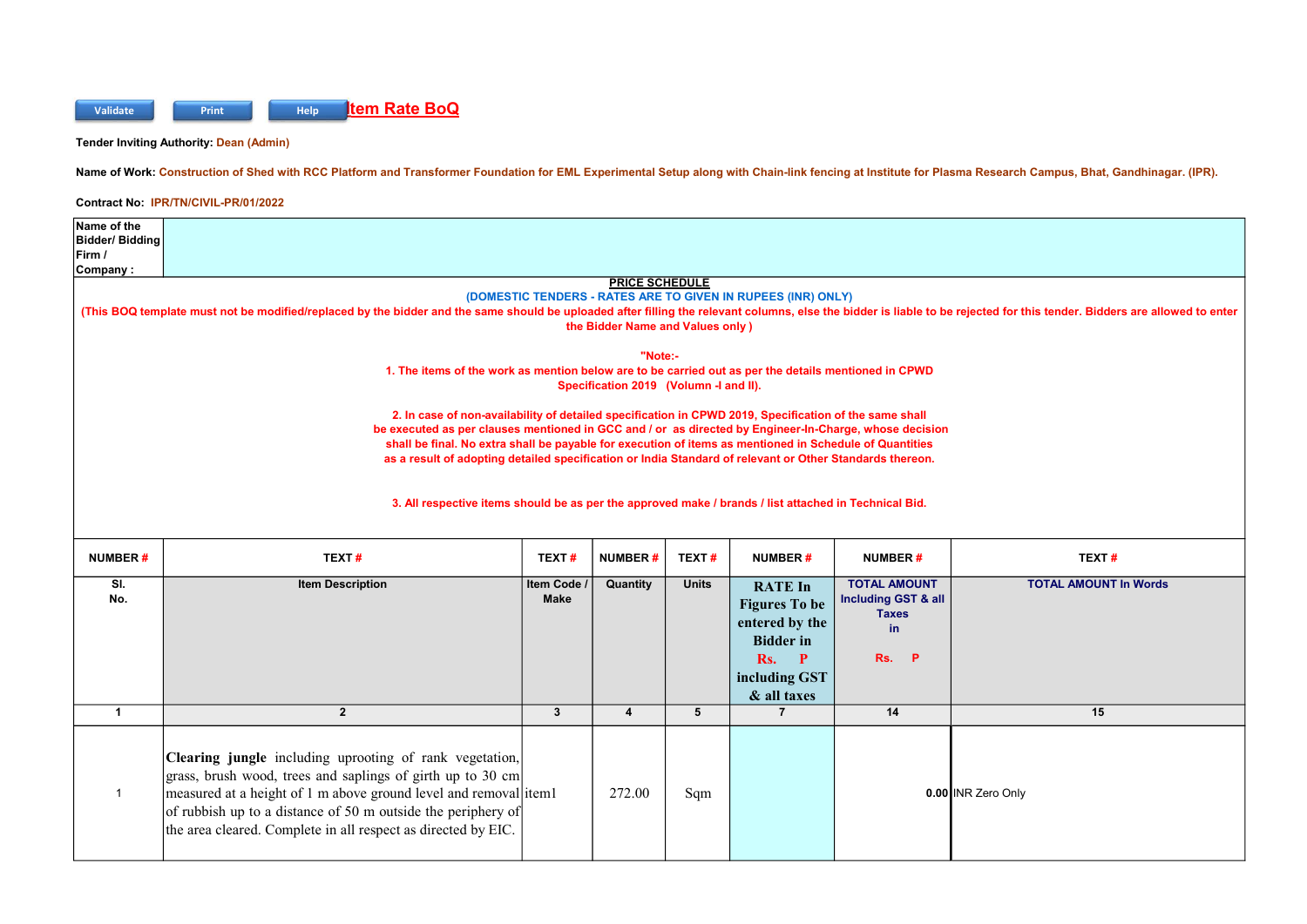| 2 | Earth work in excavation by mechanical means (Hydraulic<br>excavator) / manual means in foundation trenches or drains<br>(not exceeding 1.5 m in width or 10 sqm on plan), including<br>dressing of sides and ramming of bottoms, lift upto 1.5 m,<br>including getting out the excavated soil and disposal of<br>surplus excavated soil as directed, within a lead of 50 m.<br>Complete in all respect as directed by EIC.<br>All kinds of soil. | item2 | 55.39 | Cum |  | 0.00 INR Zero Only |
|---|---------------------------------------------------------------------------------------------------------------------------------------------------------------------------------------------------------------------------------------------------------------------------------------------------------------------------------------------------------------------------------------------------------------------------------------------------|-------|-------|-----|--|--------------------|
| 3 | Filling available excavated earth (excluding rock) in<br>trenches, plinth, sides of foundations etc. in layers not<br>exceeding 20cm in depth, consolidating each deposited item3<br>layer by ramming and watering, lead up to 50 m and lift<br>upto 1.5 m. Complete in all respect as directed by EIC.                                                                                                                                           |       | 19.05 | Cum |  | 0.00 INR Zero Only |
|   | Carriage of Excavated sulpurs earth (soil), for a lead upto 3<br>$\left  \text{km} \right $ including loading, Unloading and disposal (outside) $\left  \text{item4} \right $<br>campus), as directed by EIC.Complete in all respect as<br>directed by EIC.                                                                                                                                                                                       |       | 36.34 | Cum |  | 0.00 INR Zero Only |
| 5 | Providing and laying in position Plain Cement Concrete<br>$  (PCC)$ of specified grade excluding the cost of centering<br>and shuttering - All work up to plinth level:<br>1:3:6 (1 Cement : 3 coarse sand (zone-III) derived from<br>natural sources : 6 graded stone aggregate $40/20$ mm item5<br>nominal size derived from natural sources) Complete in all<br>respect as directed by EIC.                                                    |       | 24.48 | Cum |  | 0.00 INR Zero Only |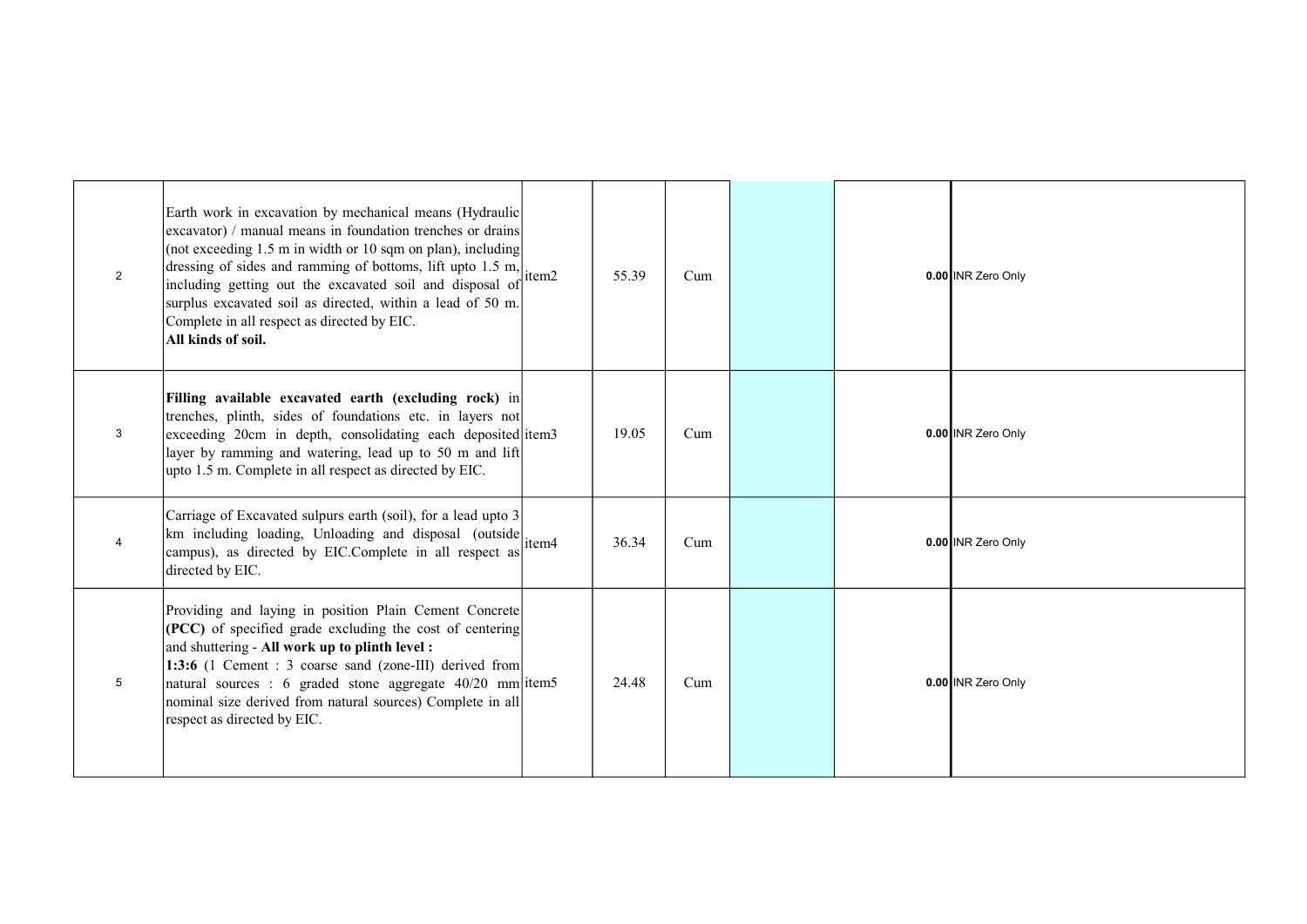| 6               | Providing and laying in position specified grade of<br>Reinforced Cement Concrete (RCC), excluding the cost of<br>centering, shuttering, finishing and reinforcement - All work<br>$\mu$ to plinth level :-<br>1:1.5:3 (1 cement : 1.5 coarse sand (zone-III) derived from<br>natural sources : 3 graded stone aggregate 20 mm nominal<br>size derived from natural sources) Complete in all respect as<br>directed by EIC.                                                                                                                                                                                                                                                | item6 | 28.66 | Cum |  | 0.00 INR Zero Only |
|-----------------|----------------------------------------------------------------------------------------------------------------------------------------------------------------------------------------------------------------------------------------------------------------------------------------------------------------------------------------------------------------------------------------------------------------------------------------------------------------------------------------------------------------------------------------------------------------------------------------------------------------------------------------------------------------------------|-------|-------|-----|--|--------------------|
| $\overline{7}$  | Providing, Centering and shuttering including strutting,<br>propping etc. and removal of form for Foundations, footings,<br>bases of columns, Grade Slab, Coping etc. for mass item7<br>concrete. Complete in all respect as directed by EIC.                                                                                                                                                                                                                                                                                                                                                                                                                              |       | 78.79 | Sqm |  | 0.00 INR Zero Only |
| 8               | Providing and laying Brick work with common burnt clay<br>From the distribution of Class Designation 5.0 in $\left  \frac{\text{F.D.S.}}{\text{F.P.S.}} \right $ (non-modular) bricks of Class Designation 5.0 in<br>foundation and plinth in: Cement mortar 1:4 (1 cement : 4)<br>coarse sand) Complete in all respect as directed by EIC.                                                                                                                                                                                                                                                                                                                                |       | 21.91 | Cum |  | 0.00 INR Zero Only |
| 9               | Providing and laying 18 mm cement plaster in two coats<br>under layer 12 mm thick cement plaster 1:5 (1 cement : 5<br>coarse sand) and a top layer 6 mm thick cement plaster 1:3 item9<br>$(1$ cement : 3 coarse sand) finished rough with sponge.<br>Complete in all respect as directed by EIC.                                                                                                                                                                                                                                                                                                                                                                          |       | 65.69 | Sqm |  | 0.00 INR Zero Only |
| 10 <sup>°</sup> | Providing, laying, position and fixing of Steel<br>reinforcement for R.C.C. work including straightening,<br>cutting, bending, placing in position and binding with soft<br>$\begin{bmatrix} 1 & 0 & 0 & 0 \\ 0 & 0 & 0 & 0 \\ 0 & 0 & 0 & 0 \\ 0 & 0 & 0 & 0 \\ 0 & 0 & 0 & 0 \\ 0 & 0 & 0 & 0 \\ 0 & 0 & 0 & 0 \\ 0 & 0 & 0 & 0 \\ 0 & 0 & 0 & 0 \\ 0 & 0 & 0 & 0 \\ 0 & 0 & 0 & 0 & 0 \\ 0 & 0 & 0 & 0 & 0 \\ 0 & 0 & 0 & 0 & 0 \\ 0 & 0 & 0 & 0 & 0 & 0 \\ 0 & 0 & 0 & 0 & 0 & 0 \\ 0 & 0 & 0 & 0 & $<br>2 stands etc, all complete upto plinth level. Complete in all<br>respect as directed by EIC.<br>Thermo-Mechanically Treated bars of grade Fe-500D or<br>more. |       | 2.12  | MT  |  | 0.00 INR Zero Only |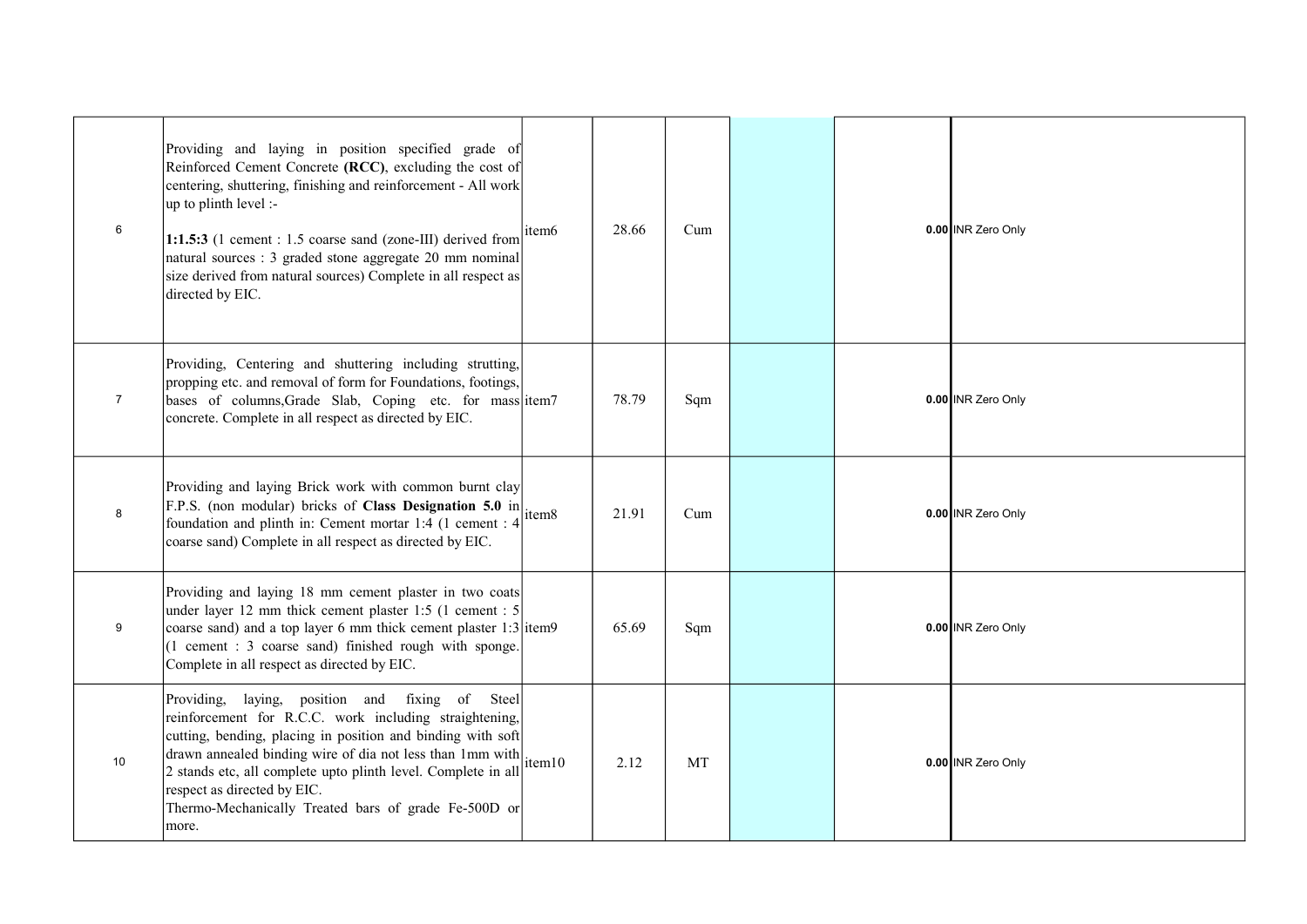| 11 | Supplying and filling in plinth with Sand under floors,<br>including watering, ramming, consolidating and dressing item11<br>complete. Complete in all respect as directed by EIC.                                                                                                                                                                                                                                                                                                                                                                                                                                                                                                                                                                                                                                                                                                                                                                                    | 11.23  | Cum       |  | 0.00 INR Zero Only |
|----|-----------------------------------------------------------------------------------------------------------------------------------------------------------------------------------------------------------------------------------------------------------------------------------------------------------------------------------------------------------------------------------------------------------------------------------------------------------------------------------------------------------------------------------------------------------------------------------------------------------------------------------------------------------------------------------------------------------------------------------------------------------------------------------------------------------------------------------------------------------------------------------------------------------------------------------------------------------------------|--------|-----------|--|--------------------|
| 12 | Providing, applying and Finishing walls with Acrylic<br>Smooth Exterior Paint of required shade :New work (Two or<br>more coat applied $\omega$ 1.67 ltr/10 sqm over and including item12<br>priming coat of exterior primer applied $\omega$ 2.20 kg/10 sqm).<br>Complete in all respect as directed by EIC.                                                                                                                                                                                                                                                                                                                                                                                                                                                                                                                                                                                                                                                         | 64.54  | Sqm       |  | 0.00 INR Zero Only |
| 13 | Providing, fabricating, and errection of Structural steel<br>work, riveted, bolted or welded in built up sections, trusses<br>and framed work, including cutting, hoisting, fixing in item13<br>position and applying a priming coat of approved steel<br>primer all complete. Complete in all respect as directed by<br>EIC.                                                                                                                                                                                                                                                                                                                                                                                                                                                                                                                                                                                                                                         | 3.25   | <b>MT</b> |  | 0.00 INR Zero Only |
| 14 | Providing and fixing precoated galvanised iron profile<br>sheets (size, shape and pitch of corrugation as approved by<br>Engineer-in-charge) 0.50 mm (+ 0.05 %) total coated<br>thickness with zinc coating Minimum 70 grams per sqm as<br>per IS: 277, in 550 mpa steel grade, 5-7 microns epoxy<br>primer on both side of the sheet and polyester top coat 15-18<br>microns. Sheet should have protective guard film of 25<br>microns minimum to avoid scratches during transportation <sub>item14</sub><br>and should be supplied in single length upto 12 metre or as<br>desired by Engineer-in- charge. The sheet shall be fixed<br>using self drilling /self tapping screws of size $(5.5x 55 mm)$<br>with EPDM seal, complete upto any pitch in horizontal/<br>vertical or curved surfaces, excluding the cost of purlins,<br>rafters and trusses and including cutting to size and shape<br>wherever required. Complete in all respect as directed by<br>EIC. | 126.00 | Sqm       |  | 0.00 INR Zero Only |